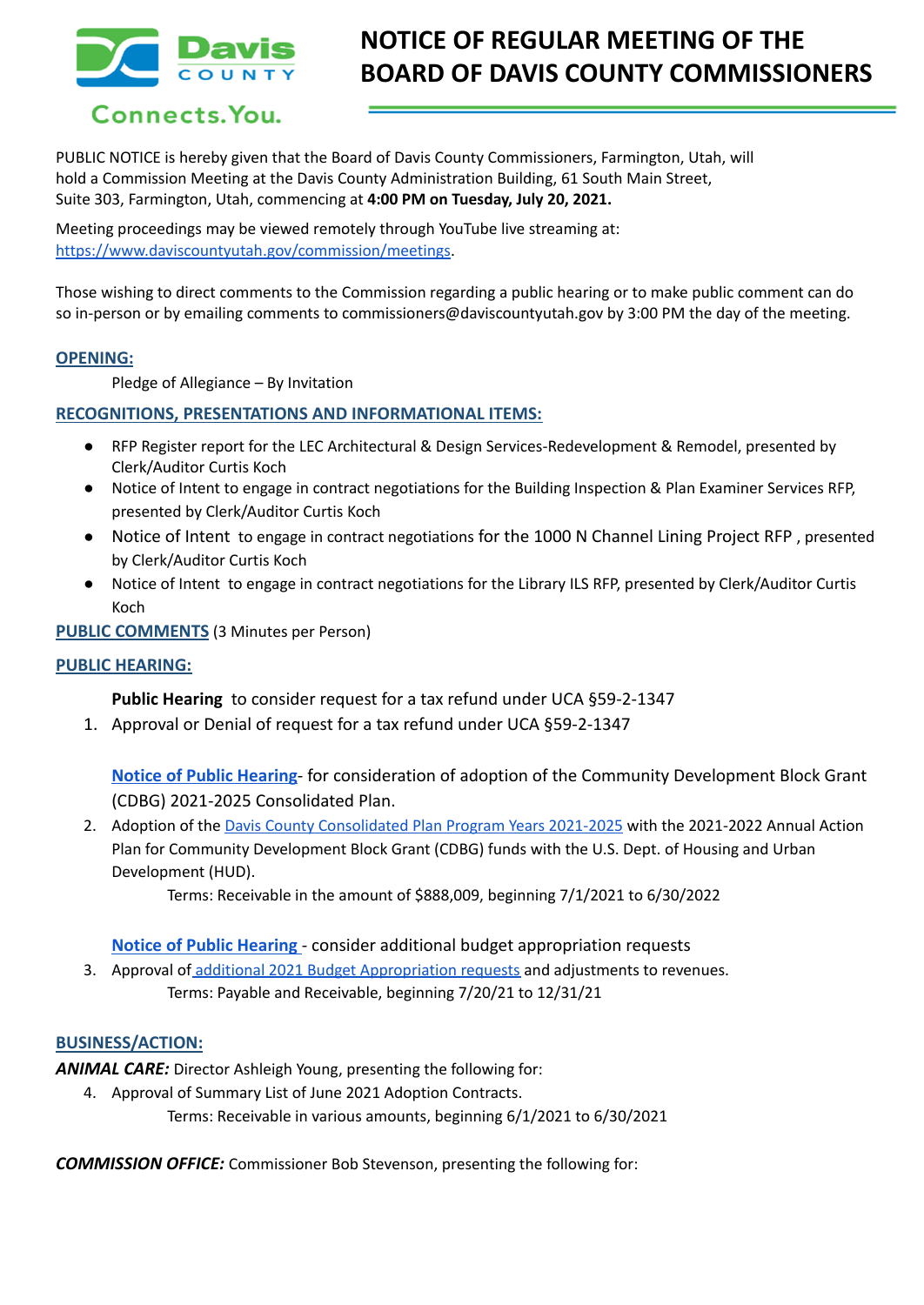- 5. Approval of [Amendment](https://drive.google.com/file/d/1Qi-RarDAf0ZS8a7hSc_lLPEosA6Zd25N/view?usp=sharing) to the Davis County Code of Ordinances regarding the regular meetings for the Davis County Commission.
- 6. Approval to change the Commission Meeting time for 8/3/2021 to 10:00am.
- 7. Approval of [Agreement](https://drive.google.com/file/d/1kbZnbEFNGIWQa5kw5TrlsiVUAGlFEMVa/view?usp=sharing) with Russon Brothers Mortuary for compensation of cremation services for indigent deaths.
	- Terms: Payable in the amount of \$450, beginning 7/20/2021 to 6/30/2024
- 8. Approval of **[Agreement](https://drive.google.com/file/d/1GXKBHC2Hxc0opfs1w8dVv_AkHftM4NWS/view?usp=sharing) with Leavitt's Mortuary** for compensation of cremation services for indigent deaths. Terms: Payable in the amount of \$450, beginning 7/20/2021 to 6/30/2024

## *COMMUNITY & ECONOMIC DEVELOPMENT:* Director Kent Andersen, presenting the following for:

- 9. Ratification of Grant Agreement [Amendment](https://drive.google.com/file/d/1Yx46we_815meWyP9Rhcl1nuulUJxKVO8/view?usp=sharing) with the State of Utah Department of Health and Human Services for the Social Services Block Grant Program. Terms: Receivable in the amount of \$106,794, beginning 7/1/2021 to 6/30/2022
- 10. Approval of Summary List of rental [agreements](https://drive.google.com/file/d/1HCv2JoPSDiJcGUhYF0MnBb2TKcP4ifM2/view?usp=sharing) (9) for Legacy Events Center. Terms: Receivable in the amount of \$972.89, beginning 4/23/2021 to 6/19/2021
- 11. Approval of Davis County Tax Increment Financing Project Area [Participation](https://drive.google.com/file/d/1YcZAcBHNvbX0_gDuxVk34W8CSg7ZzIwQ/view?usp=sharing) Guidelines.
- 12. Approval of Resolution and Interlocal Agreement with Farmington City [Redevelopment](https://drive.google.com/file/d/1-eknljB9Gz9dfPRLS0kRAYaM3sJ_yWnH/view?usp=sharing) Agency for tax increment participation in the Community Reinvestment Area #3 Project Area. Terms: Beginning 7/20/2021 to 1/1/2047
- 13. Ratification of [Amendment](https://drive.google.com/file/d/1uo4qkKkD3AR4g6GEoWh4TOhnFKr7S-bd/view?usp=sharing) to the Revenue Agreement with the State of Utah Department of Workforce [Services](https://drive.google.com/file/d/1uo4qkKkD3AR4g6GEoWh4TOhnFKr7S-bd/view?usp=sharing) for Emergency Rental Assistance 1 (ERA 1) Program. Terms: Payable in the amount of \$10,561,794, beginning 12/27/2020 to 12/31/2021
- 14. Approval of Summary List of Sports [Contracts](https://drive.google.com/file/d/1dlOvK7zElKXQmL4HSALTCxMeykKWu4Ww/view?usp=sharing) with Legacy Events Center. Terms: Receivable in the amount of \$5,079.03, beginning 4/25/2021 to 7/3/2021
- 15. Approval of Amended Funding Agreement with the US Department of Housing and Urban [Development](https://drive.google.com/file/d/1GOKrWgB4Nxm1oqp4vR0yggWG8jwdWdhs/view?usp=sharing) (HUD) for the 2020-2021 Community Development Block Grant (CDBG) Program. Terms: Receivable in the amount of \$927,855, beginning 7/1/2020 to 6/30/2021
- 16. Approval of Amendment to the Community [Development](https://drive.google.com/file/d/1oiXNZ0E5Ym3Yfl8-6H2YfyACtqy9Yn1K/view?usp=sharing) Block Grant (CDBG) Agreement with Safe Harbor for the Parking Lot Repair/Replacement Project.

Terms: Payable in the amount of \$140,000, beginning 7/1/2020 to 8/31/2021

17. Approval to Provide \$10,000 to Weber State [University](https://drive.google.com/file/d/1IFjXgjMg0-a3Gkkfd0NdCnLwypgxpvHU/view?usp=sharing) to create an entrepreneurial networking platform for Northern Utah.

Terms: Payable in the amount of \$10,000

*HEALTH:* Director Brian Hatch, presenting the following for:

18. Approval of [Amendment](https://drive.google.com/file/d/1zsPukhqGjlKg3iI28O64zE1h7YPD12G1/view?usp=sharing) to contract with Utah Department of Health to extend the termination date for the Public Health Emergency and Healthcare Preparedness (PHEP) Programs.

Terms:Receivable in the amount of \$344,779, beginning 7/1/2020 to 6/30/2022

19. Approval of [Amendment](https://drive.google.com/file/d/1SHu09THnkKGzzpLqewbQ5ornU3_ZgadO/view?usp=sharing) to the Tobacco Contract with the Utah Department of Health updating the work plan activities for the new fiscal year.

Terms: Receivable in the amount of \$635,724.49, beginning 7/1/2021 to 6/30/2022

20. Approval of [Memorandum](https://drive.google.com/file/d/1Y20AXiYAMoS4WHqfRqF3RWW6xAxr-kcq/view?usp=sharing) of Agreement with Utah Department of Health for EpiTrax 2021 describing roles and responsibilities.

Terms:beginning 7/1/2021 to 6/30/2026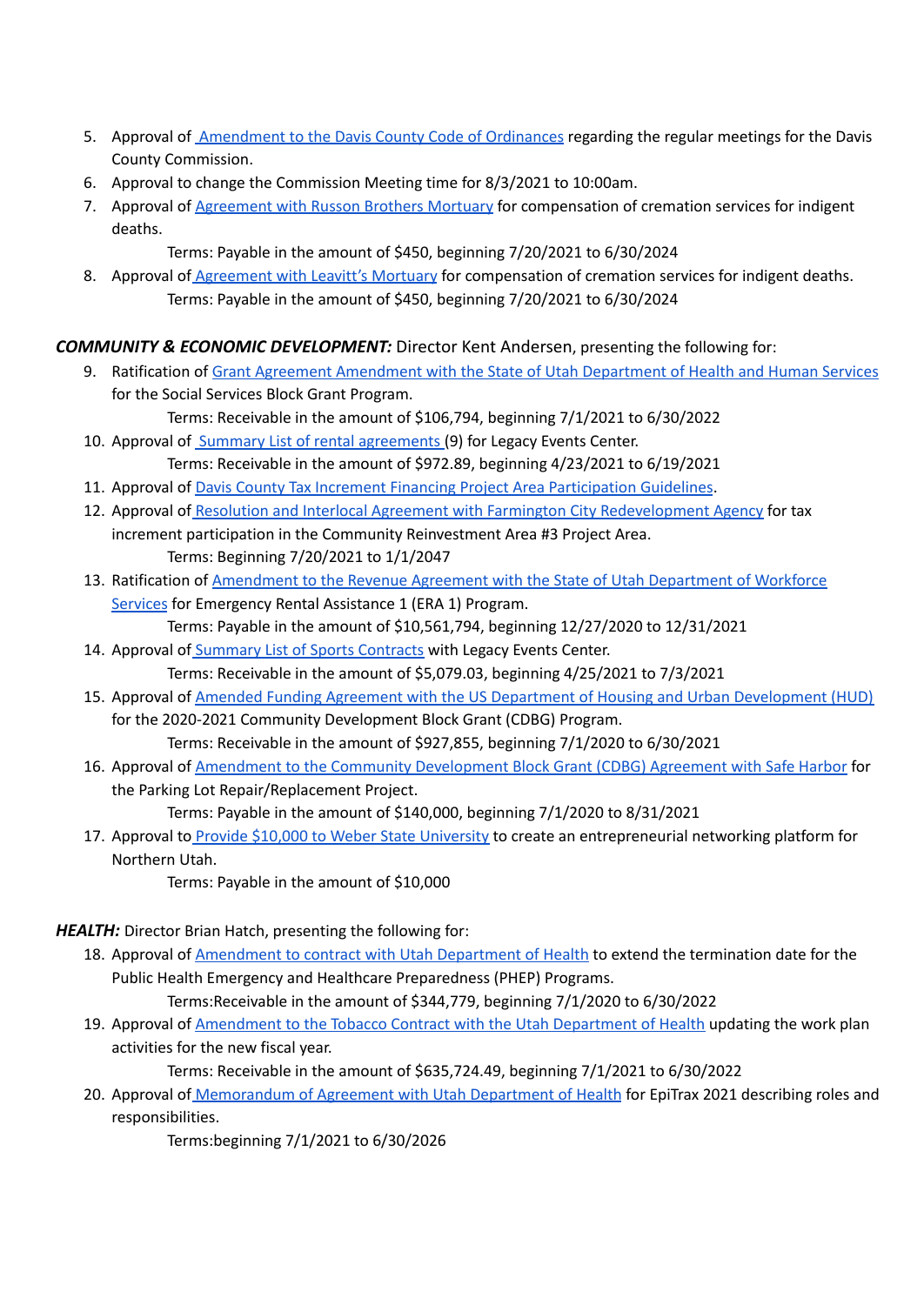## *INFORMATION SYSTEMS:* Director Mark Langston, presenting the following for:

- 21. Approval of Contract with [Structure](https://drive.google.com/file/d/14uSbIDxkXIUcabOHrxSgZMZMcRmIwLZ_/view?usp=sharing) Works to install security equipment in the Memorial Courthouse. Terms: Payable in the amount of \$91,391.06, beginning 7/20/2021
- 22. Approval of Contract with Marshall Industries for A/V design and [installation](https://drive.google.com/file/d/1cslNmVxYp7gBcV0w1uknE1hbSBegg7Wy/view?usp=sharing) for the Memorial Courthouse multi-purpose room.

```
Terms: Payable in the amount of $60,646.95, beginning 7/20/2021 to 7/20/2022
```
## *LIBRARY:* Director Josh Johnson, presenting the following for:

- 23. Authorization for the [Library](https://drive.google.com/file/d/1ysNHtybdti5BXwRaf7pE84kfaILkPGbW/view?usp=sharing) Director to act as the Certifying Official for the NASA @ my Library grant [application](https://drive.google.com/file/d/1ysNHtybdti5BXwRaf7pE84kfaILkPGbW/view?usp=sharing) through the American Library Association.
	- Terms: Beginning 7/21/21

*SHERIFF'S OFFICE:* Chief Deputy Susan Poulsen, presenting the following for:

- 24. Approval of **Amendment to Training [Reimbursement](https://drive.google.com/file/d/1Xxo4hNw7jNkJhDFSz45Xiu9FG6jZhkZ_/view?usp=sharing) Agreement** with Michael Speakman to waive outstanding reimbursement obligations.
- 25. Approval of Interlocal [Cooperation](https://drive.google.com/file/d/1gsZMDIsbJfy4b_1CX5fnkpB7hwg086iu/view?usp=sharing) Agreement with Farmington City to provide dispatch services for Farmington City Police and Fire.

Terms: Receivable in the amount of \$95,313.35, beginning 7/1/2021 to 6/30/2022

26. Approval of Grant application with Utah Attorney General's Office for funding for the Internet Crimes Against Children (ICAC) Task Force.

Terms: Beginning 7/1/2021 to 6/30/2022

27. Approval of Amendment to Law [Enforcement](https://drive.google.com/file/d/1NzvVuBFziF5zSejo1anQ0Bc8l1kXEJwI/view?usp=sharing) Services Agreement with West Point City to extend the term of service.

Terms: Receivable in the amount of \$135,342 (remaining 2021), and \$274,746 (2022), beginning 7/1/2021 to 12/31/2022

- 28. Approval of UCJIS Agency User Agreement with the Department of Public Safety. Terms: Beginning 7/1/2021 to 6/30/2022
- 29. Approval of NCIC HIT Confirmation Agreement with the entities listed below for handling records abiding by FBI CJIS Security Policy Regulations.

Adult [Probation](https://drive.google.com/file/d/1a1Z6S9VSme8SwMQvvnwYflaHef1KltKk/view?usp=sharing) & Parole (AP&P) Clinton Police [Department](https://drive.google.com/file/d/1iteHS5TTh0EVjln0pbv1QShRKEfQcD62/view?usp=sharing) **Division of Wildlife [Services](https://drive.google.com/file/d/1Kgu_8R2R9FbV44VFBqDwWYJ8zKBs-g3H/view?usp=sharing)** Farmington Police [Department](https://drive.google.com/file/d/1U3kgPhP0uuGWrip8QrUvpRlfpAZRDcHN/view?usp=sharing) Kaysville Police [Department](https://drive.google.com/file/d/1a1ml17NJAXfQCq51pzRUkgcdfc4zfUP-/view?usp=sharing) Sunset Police Department Utah [Highway](https://drive.google.com/file/d/1Y5yT7lkzgn8rwN7vLrvgo6nMzqwaeOAd/view?usp=sharing) Patrol

Davis County [Attorney's](https://drive.google.com/file/d/10UW4Y7O62dDf-CXJ5iHvusOI8KaGSqnQ/view?usp=sharing) Office **[Department](https://drive.google.com/file/d/1ZAJFdjSVDr68XHZc8U4vCw5Rk58q7dD3/view?usp=sharing) of Homeland Security** Syracuse Police [Department](https://drive.google.com/file/d/1uTI3LkRntEi8E8oefbtVGc4aCAYkBJJv/view?usp=sharing) USDA Forest Services Law [Enforcement](https://drive.google.com/file/d/181iSCeLR-MA8rYnJ5qui7HccWSaHnztw/view?usp=sharing)

Terms: Beginning 7/1/2021

## *TREASURER'S OFFICE:* Treasurer Mark Altom, presenting the following for:

30. Approval of [Amendment](https://drive.google.com/file/d/1rwGLSPXcSrqFjajmW7k-Wd_r_iaVHERL/view?usp=sharing) to Payment Processing Agreement with CSG Forte Payments, Inc.

Terms: Payable in the amounts of \$2,700 (2021), \$2,800 (2022), \$2,900 (2023), and \$2,000 (2024), beginning 7/2021 to 9/24/2025